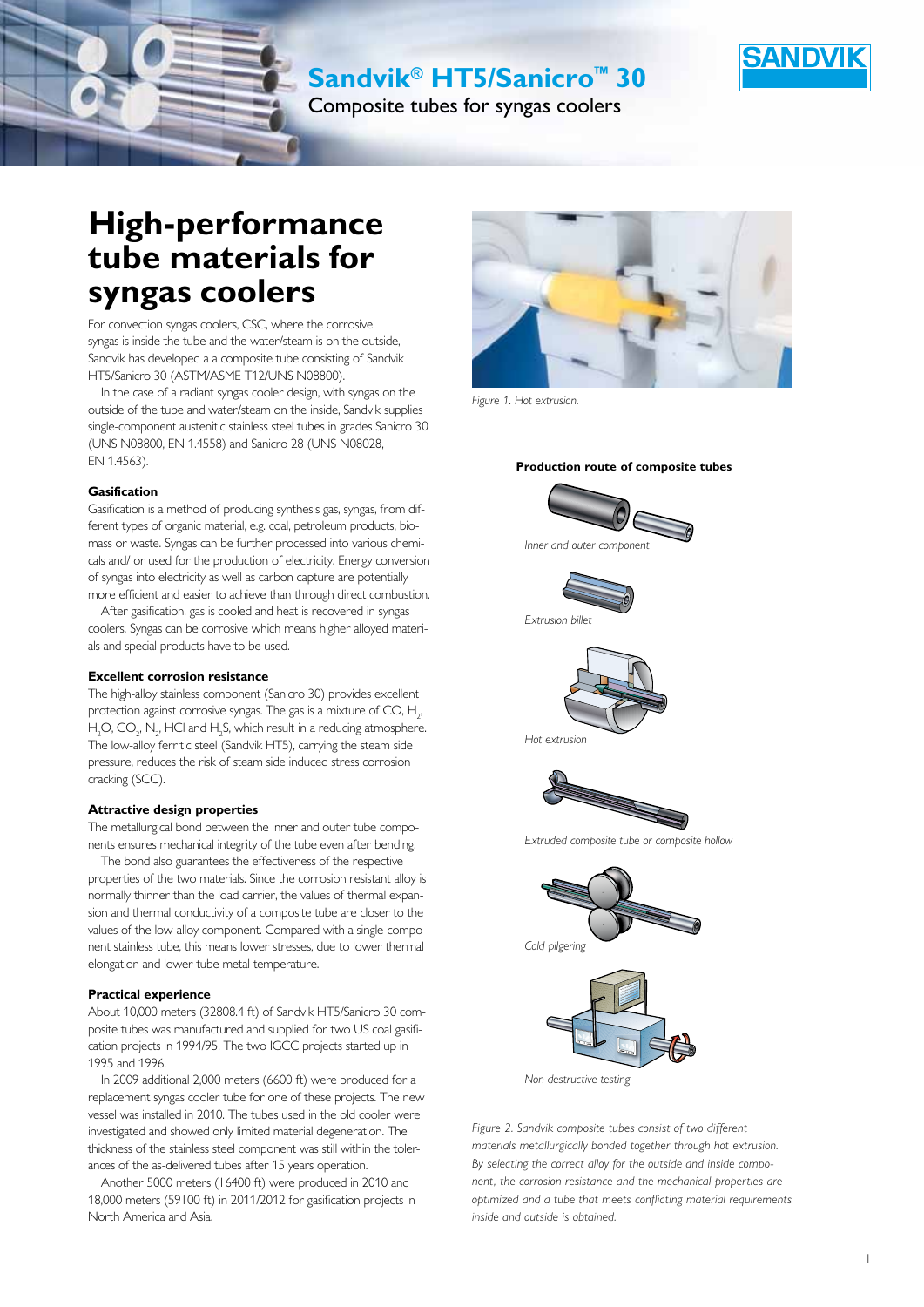## *Grades*

#### **Outer component**

Sandvik**®** HT5 (ASTM/ASME SA-213/T12, EN 1.7335).

|  |  | C Si Mn P <sub>max</sub> , S <sub>max</sub> , Cr Mo |  |
|--|--|-----------------------------------------------------|--|
|  |  | $0.10$ $0.25$ $0.5$ $0.025$ $0.025$ $1.0$ $0.5$     |  |

Density: Sandvik HT5 =  $7.9$  g/cm<sup>3</sup>

## **Physical properties**

Typically, the thickness of the component made of Sanicro**™** 30 is between 25 and 30% of the total wall thickness of the composite tube. The calculations of the physical properties of the composite tube are based on a ratio of 25% Sanicro**™** 30 and 75% Sandvik**®** HT5. The data for the outer and inner components are based on real measurements.





## **Inner component**

Sanicro 30™ (ASME SB407, UNS N08800, EN 1.4558).

|  |  | C <sub>max</sub> . Si Mn P <sub>max</sub> . S <sub>max</sub> . Cr Ni Ti Al |  |  |
|--|--|----------------------------------------------------------------------------|--|--|
|  |  | 0.030 0.5 0.6 0.020 0.015 20 32 0.5 0.3                                    |  |  |

Density: Sanicro  $30 = 8.0$  g/cm<sup>3</sup>

## **Specifications**

Sandvik tube specification 7-1-1253 ASME SA-213, ASME SA-450, EN 10216-2:2002 + AZ:2007, EN 10216-5.

## **Sizes and typical tolerances**

Wall thickness and wall thickness tolerances. Total minimum wall = Sandvik HT5 + Sanicro 30 (pressure bearing component required in min wall according to ASME Code Sec I and II.).





*By courtesy of BORSIG Process Heat Exchanger GmbH*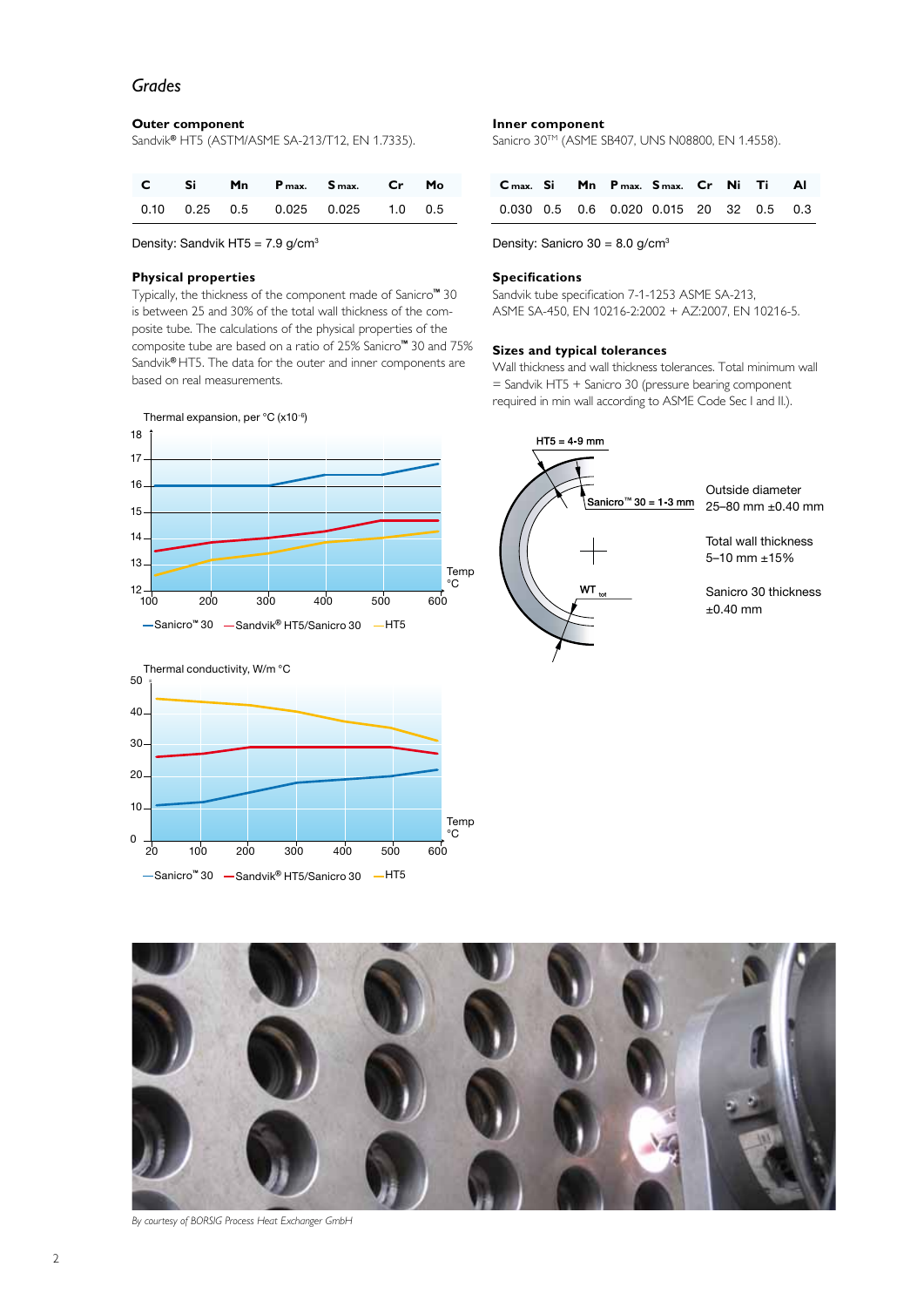# *Welding*

## **Butt welding**

Butt welding of composite tubes must be carried out so that dilution is kept under control.



To obtain the optimum corrosion resistance and mechanical properties of the welded joints, the following edge preparation (fig. 3) and welding procedures (fig. 4) are recommended, see table 1.



*Figure 3. Edge preparation. Figure 4. Welding sequence.*

#### **Table 1. Recommended filler metals and welding methods**

| Option | Inner component (1) |                          | Transition (2) |                             | Outer component (3) |                         |
|--------|---------------------|--------------------------|----------------|-----------------------------|---------------------|-------------------------|
|        | Method              | <b>Filler</b>            | Method         | <b>Filler</b>               | Method              | Filler                  |
| A      | MMA                 | Sanicro <sup>™</sup> 71* | MMA            | Sanicro 71                  | MMA                 | Sanicro 71              |
|        | TIG                 | Sanicro 72**             | TIG            | Sanicro 72                  | TIG                 | Sanicro 72              |
| B      | TIG                 | Sanicro 72               | MMA            | Fe with low C e.g. OK 53.18 | MMA                 | OK 76.18*** or similar  |
|        |                     |                          | TIG            | Fe with low C               | TIG                 | OK 13.12**** or similar |

\*AWS A5.11 (ENiCrFe-3) \*\*AWS A5.14 ERNiCr-3 \*\*\*AWS A5.5 E8018-B2L \*\*\*\*AWS A5.28 ER80S-G

#### **Sandvik Group**

The Sandvik Group is a global high technology enterprise with 50,000 employees in 130 countries. Sandvik's operations are concentrated on five business areas in which the group holds leading global positions in selected niches: Sandvik Mining, Sandvik Machining Solutions, Sandvik Materials Technology, Sandvik Construction and Sandvik Venture.

#### **Sandvik Materials Technology**

Sandvik Materials Technology is a world-leading developer and manufacturer of products in advanced stainless steels and special alloys for the most demanding environments, as well as products and systems for industrial heating.

#### **Quality management**

Sandvik Materials Technology has quality management systems approved by internationally recognized organizations. We hold, for example, the ASME Quality Systems Certificate as a materials organization, approval to ISO 9001, ISO/TS 16949, ISO 17025 and PED 97/23/EC. We also have product and/or shop approvals from bodies such as TÜV, JIS, DNV and Lloyd's Register.

#### **Environment, health and safety**

Environmental awareness, health and safety are integral parts of our business and are at the forefront of all activities within our operation. We hold ISO 14001 and OHSAS 18001 approvals.

#### **Disclaimer**

Recommendations are for guidance only, and the suitability of a material for a specific application can be confirmed only when we know the actual service conditions. Continuous development may necessitate changes in technical data without notice. This printed matter is only valid for Sandvik material. Other material, covering the same international specifications, does not necessarily comply with the mechanical and corrosion properties presented in this printed matter.

#### **Trademark**

Sandvik and Sanicro are trademarks owned by Sandvik Intellectual Property AB.